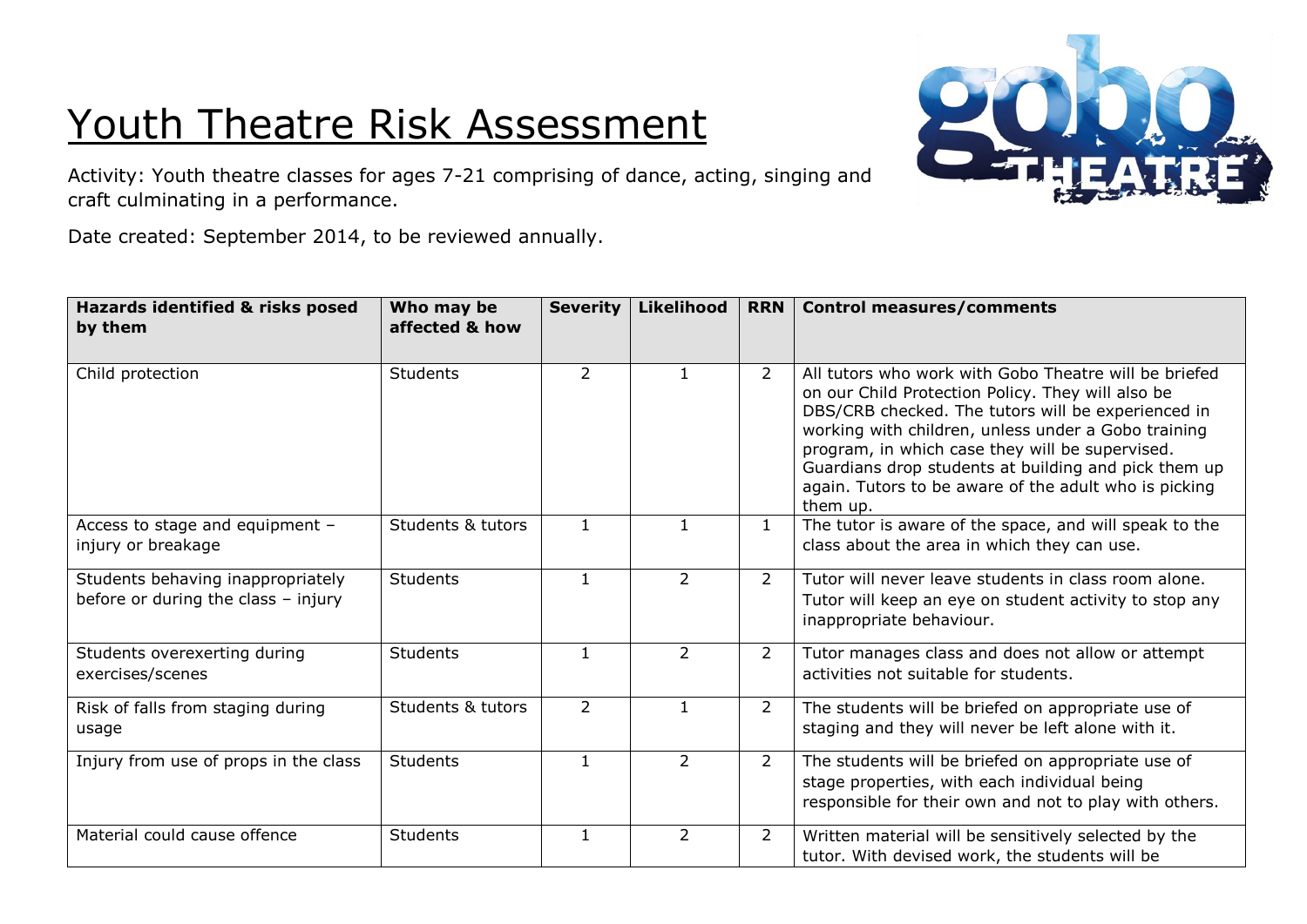|                     |                              |               |   | monitored to ensure one persons work does not cause<br>offence to another.                                                                                                                                                                                                                                                                                                                                                             |
|---------------------|------------------------------|---------------|---|----------------------------------------------------------------------------------------------------------------------------------------------------------------------------------------------------------------------------------------------------------------------------------------------------------------------------------------------------------------------------------------------------------------------------------------|
| Tutor working alone | <b>Tutors</b>                |               | 2 | The tutor will be supported by Gobo as much as<br>possible. Risks are student behaviour - should any<br>student misbehave, the tutor must report this<br>immediately to Gobo who will deal with the students<br>and parents directly to ensure the issue does not arise<br>again. First aid - covered below. In all other respects,<br>Gobo will support the tutors where they can and any<br>concerns should be raised by the tutors. |
| First Aid           | <b>Students &amp; Tutors</b> | $\mathcal{L}$ | 2 | The nature of the classes can be quite active. The<br>tutors may not be first aid trained, although there is<br>first aid equipment in the building, there are likely to<br>be few instances where the tutor can help. More<br>provision is needed here.                                                                                                                                                                               |

| Conclusion (are the control measures adequate?)<br>Yes, with the possible exception of first aid, which needs to be looked into.                             |                             |                             |  |  |
|--------------------------------------------------------------------------------------------------------------------------------------------------------------|-----------------------------|-----------------------------|--|--|
| <b>Further Action Needed</b>                                                                                                                                 |                             |                             |  |  |
| Ensure all new tutors are DBS checked if alone with students                                                                                                 | <b>Deadline</b><br>31/12/14 | <b>Responsibility</b><br>AS |  |  |
| Put better first aid provision in place - ensure tutors are familiar with buildings<br>first aid kit contents, provide parent contact sheet for emergencies. | <b>ASAP</b>                 | AS                          |  |  |

## **Risk Assessment Matrix**

## **Likelihood x Severity = Risk Rating Number (RRN)**

The **likelihood** of harm occurring may be rated as follows:

|   | LOW       | I Where harm will seldom or is unlikely to occur.                 |
|---|-----------|-------------------------------------------------------------------|
| ⌒ | Medium    | Where harm will often occur.                                      |
|   | .<br>Hıqh | Where it is<br>າ that harm will occur.<br>certain or near certain |

**Hazard** the potential to cause **harm,** including ill-health; damage to property, products, services, increased liabilities.